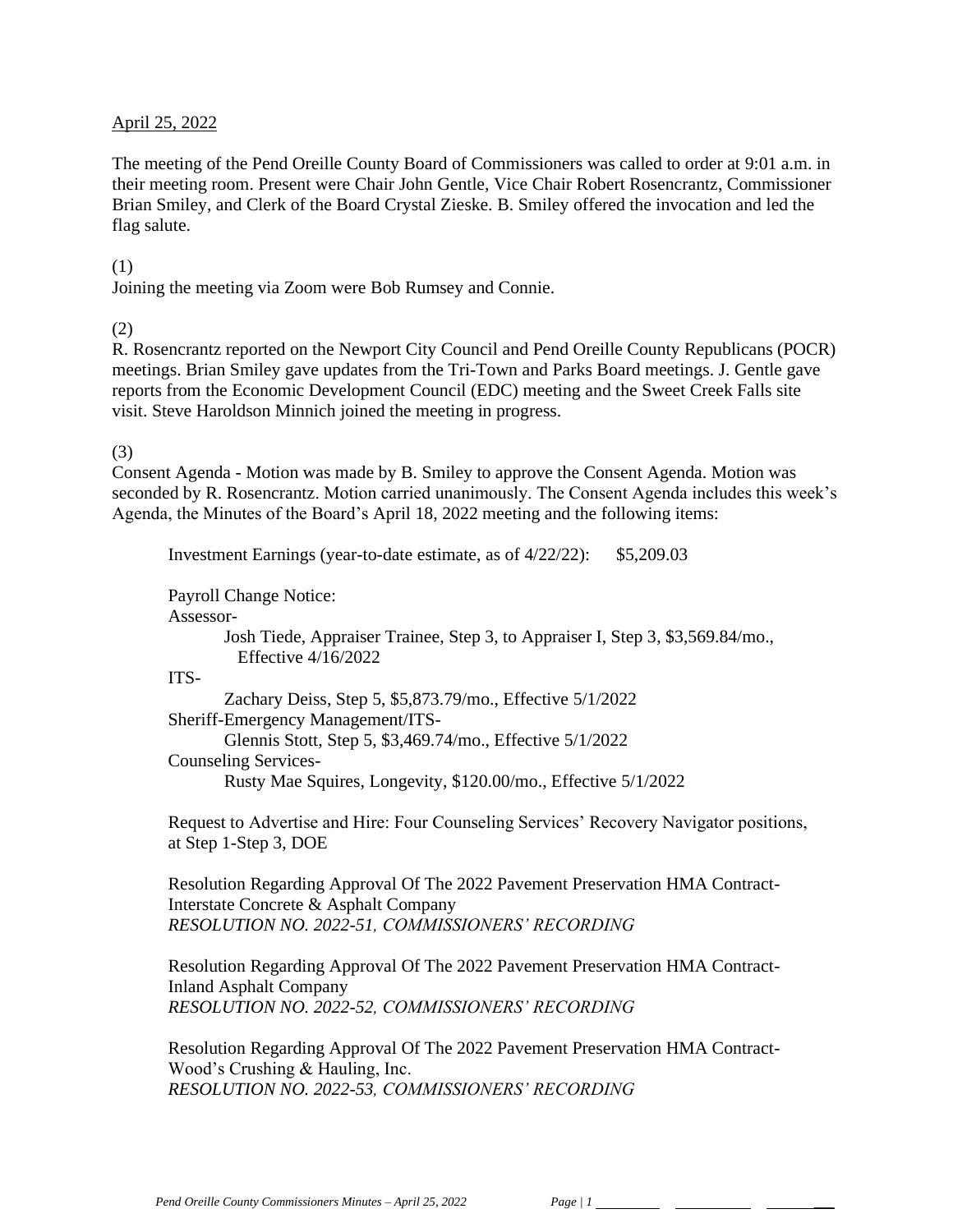Resolution Regarding Approval Of The 2022 Pavement Preservation HMA Contract-Poe Asphalt Paving, Inc. *RESOLUTION NO. 2022-54, COMMISSIONERS' RECORDING* 

Resolution Regarding Approval Of The 2022 Pavement Preservation HMA Contract-Central Manufacturing, Inc. *RESOLUTION NO. 2022-55, COMMISSIONERS' RECORDING* 

Court Security Equipment Grant Agreement CSE22010 with Administrative Office of the Courts (AOC) *GRANT NO. 2022-05, COMMISSIONERS' RECORDING* 

Underground Storage Tank Financial Responsibility Letter (to renew ER&R's Annual UST Business License)

### (4)

Motion was made by R. Rosencrantz to send a letter to Rusty Mae Squires in appreciation of her 15 years of service to POC. Motion was seconded by B. Smiley. Motion carried unanimously.

# (5)

Motion was made by R. Rosencrantz to send Steve West a letter of appreciation for 30 years of service to POC. Motion was seconded by B. Smiley. Motion carried unanimously.

### (6)

Motion was made by R. Rosencrantz to send a letter of appreciation to Greg Snow for his dedication of five years of service to POC. Motion was seconded by B. Smiley. Motion carried unanimously.

### (7)

Undersheriff Geoff Rusho was present for an update. Present was Commissioner Programs/HR Assistant Christine Rahoun and via Zoom were Civil Service Commission Chair Heather Green, B. Rumsey, and Connie. Discussed were the Dispatch Center, difficulty with full staffing, and a request for a potential hiring bonus and/or increased pay.

### (8)

J. Gentle was excused to participate in the virtual Washington State Association of Counties (WSAC) Virtual Assembly, and the Board recessed for lunch at 11:51 a.m.

### (9)

The meeting resumed at 1:15 p.m.

### (10)

J. Gentle provided an update from the WSAC Virtual Assembly. Present via Zoom was Connie.

### (11)

District Court Judge Robin McCroskey was present to discuss a promotion request. Also present was District Court Probation Officer Scott Cornwell, Human Resources Manager Terra Sirevog, and Sue Mauro, and via Zoom was Connie.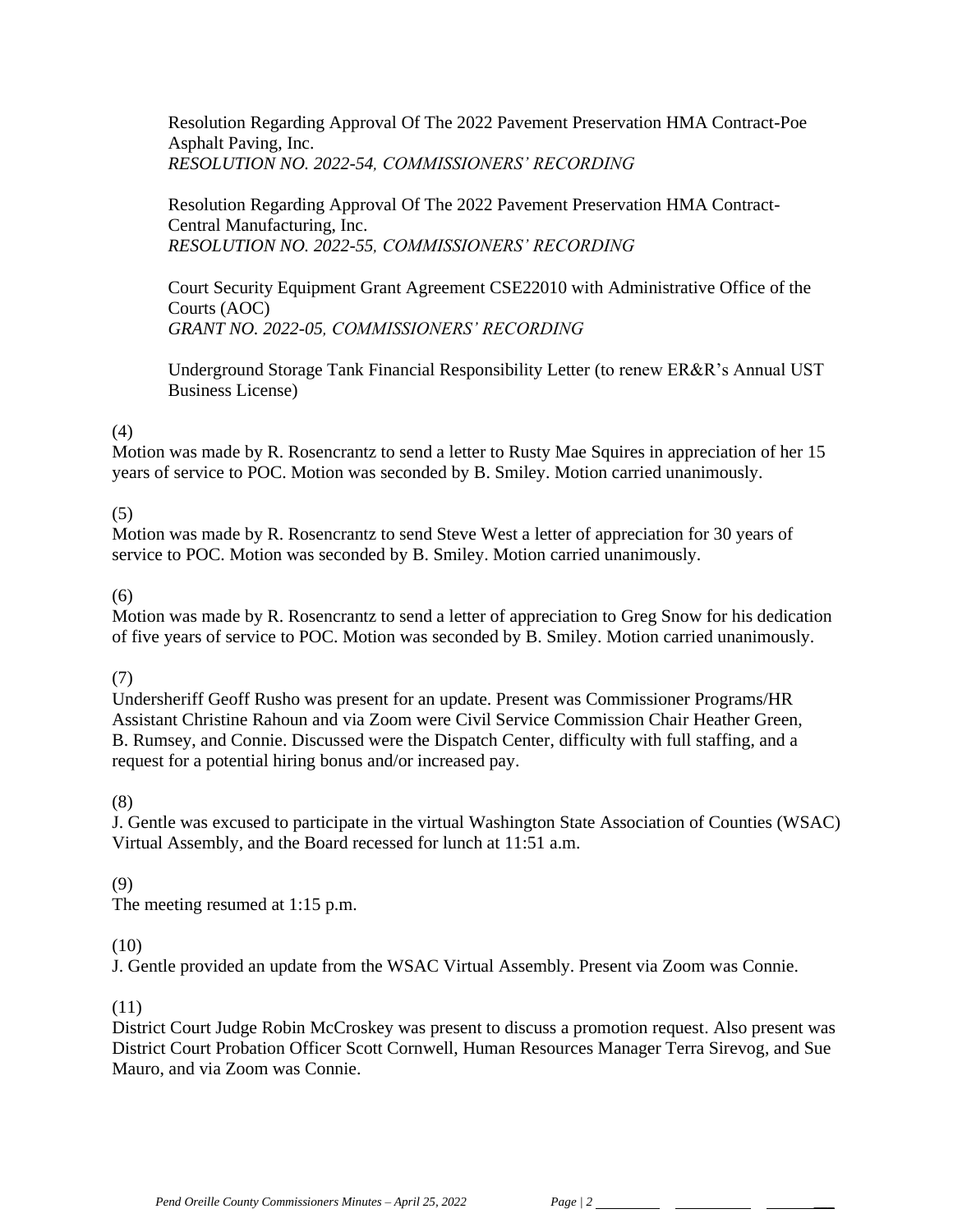### $(12)$

S. Mauro of Pend Oreille Historical Society was present for an update. Present via Zoom was Connie. Discussed were the Newport Museum and planned activities. S. Mauro provided a history of the museum, as well as POC towns, people, and buildings, and presented a large collection of historical books for review by the Board. Joining the update in progress via Zoom was Newport Miner News Editor Don Gronning. S. Mauro explained the Lindsey Home at POC Fairgrounds, and discussed social media and upcoming projects of the Historical Society.

## (13)

T. Sirevog was present for an update. Present via Zoom were C. Rahoun, D. Gronning, and Connie. Discussed were the following positions: Public Works Acting Director, Interim County Engineer, Counseling Services Director, Grant Writer, Parks Board Director, and Co-Occurring Professional.

Motion was made by R. Rosencrantz to approve the updated job description of the Co-Occurring Counselor, and advertise and hire at Step 1-3, DOE. Motion was seconded by B. Smiley. Motion carried unanimously.

T. Sirevog presented a request to increase the Seasonal Inspector wage, as the current pay for entrylevel was close to minimum wage. Motion was made by R. Rosencrantz, in response to the Board request, to increase the Seasonal Inspector wages by \$1.00 per hour for each position category, moving Seasonal Inspector Trainee to \$15.56, and Seasonal Inspector to \$17.75. Motion was seconded by B. Smiley. Motion carried unanimously.

# (14)

J. Gentle was excused from 3:29 p.m. to 3:33 p.m.

# (15)

Public Comment –Richard & Marci Culton and Linda NeVille were present in-person and Community Organizer Albert Merkle, Maddie Casto, Connie Kimble, D. Gronning, and Norm Smith were present via Zoom for comment. R. Culton (County easement at Scotia), L. NeVille (bitcoin), A. Merkle (Hwy. 20 Tucker property), and C. Kimble (Merkle property) provided comment. Cliff Bauer arrived to the meeting in progress and gave his three minute allotted time to L. NeVille (bitcoin).

# (16)

Motion was made by R. Rosencrantz to approve the updated job description and request to advertise and hire a Counseling Service Director, with a salary range of \$85,0000 - \$110,000 per year, DOE. Motion was seconded by B. Smiley. Motion carried unanimously.

# (17)

Meeting continued to April 26.

### April 26, 2022

The meeting resumed at 9:00 a.m. with J. Gentle, R. Rosencrantz, B. Smiley, and C. Zieske present.

# (18)

Public Works Interim Director George Luft was present for an update. Also in attendance were Fleet Manager Brian Egland, and Forester Ryder Bricker.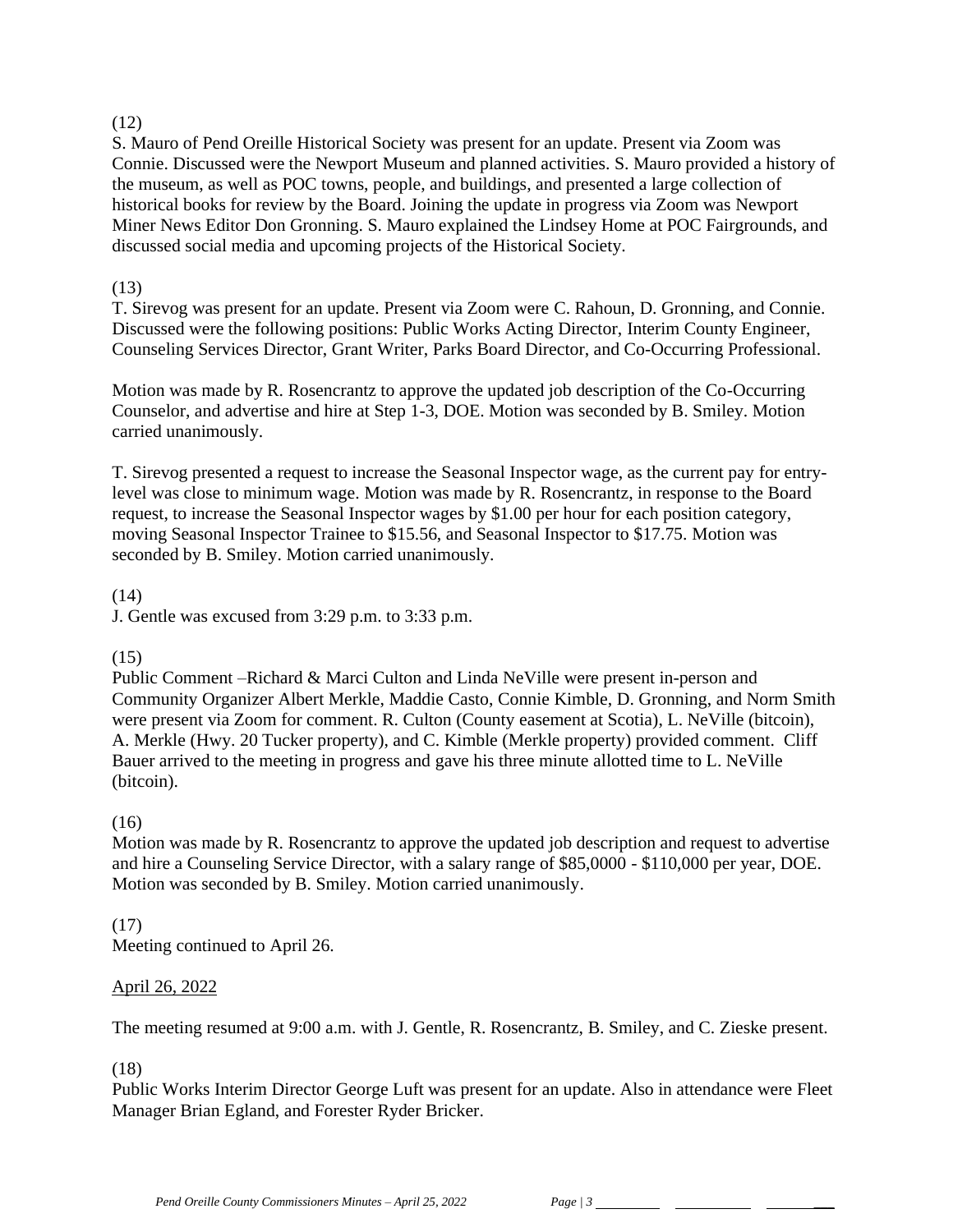R. Bricker presented POC Parks requests. Motion was made by B. Smiley to approve the Park Board's request to surplus the POC Park vault toilet and allow for its removal and sale. Motion was seconded by R. Rosencrantz. Motion carried unanimously.

R. Bricker recommended the removal of the failing bridge and railing at Sweet Creek. He stated that the Parks Board has approved the removal, to reduce liability. Further counsel will be sought before taking action. R. Bricker left the update.

B. Egland provided an update on the chip spreader and possibility of purchasing a newer one from Chelan County. Solid Waste Coordinator Amanda Griesemer joined the meeting in progress, via Zoom.

A. Griesemer presented an agreement for collection of latex and oil-based paints and stains. Motion was made by R. Rosencrantz to approve the Solid Waste agreement with PaintCare Washington, LLC for the collection of latex and oil-based paints and stains to provide collection service free of charge to our residents, and allow the Chair to sign the agreement. Motion was seconded by B. Smiley. Motion carried unanimously.

Washington Architectural Paint Stewardship Program Moderate Risk Waste Drop-Off Site Operation Agreement Between PaintCare Washington LLC and Pend Oreille County-PC Contract No. 003647 *AGREEMENT NO. 2022-24, COMMISSIONERS' RECORDING*

B. Egland suggested a camera set up for County fueling stations, then left the meeting. G. Luft gave updates on Mountain Meadow Dam, collaborative meeting with Kalispel Tribe and Local Programs, recent foreman's meeting, road superintendent and Assistant PW Director positions, and Highway 20 viewpoint.

### (19)

Public Hearing-Consider Increasing the Tipping Fees for Disposal of Solid Waste. Present were Robert Ring and Jennene Ring, and present via Zoom was A. Griesemer. The hearing was opened, and the notice was read. A. Griesemer reported that the proposal is to increase the tipping fees from \$149.00/ton to \$176.00/ton, with a minimum flat rate of \$12.75 for 0-140 pounds. She mentioned that there have been no increases since 2018, even with the increases every year from the County's vendor. J. Ring provided comments regarding the increased fees. Joining the meeting in progress via Zoom was Ernest Hood. E. Hood provided comments on the increased fees. The hearing was closed.

### (20)

Counseling Services Acting Administrator Kris Martin was present for an update. Topics of discussion were current staffing, prevention program, and programs at Cusick School District.

### (21)

Motion was made by B. Smiley to approve the Payroll Change Notice for George Luft in Public Works. Motion was seconded by R. Rosencrantz. Motion carried unanimously.

Payroll Change Notice: Public Works-

George Luft, Assistant Public Works Director, Step 5, to Acting Director *(Acting Interim Director until a Director is hired)*, \$8,750.00/mo., Effective 4/16/2022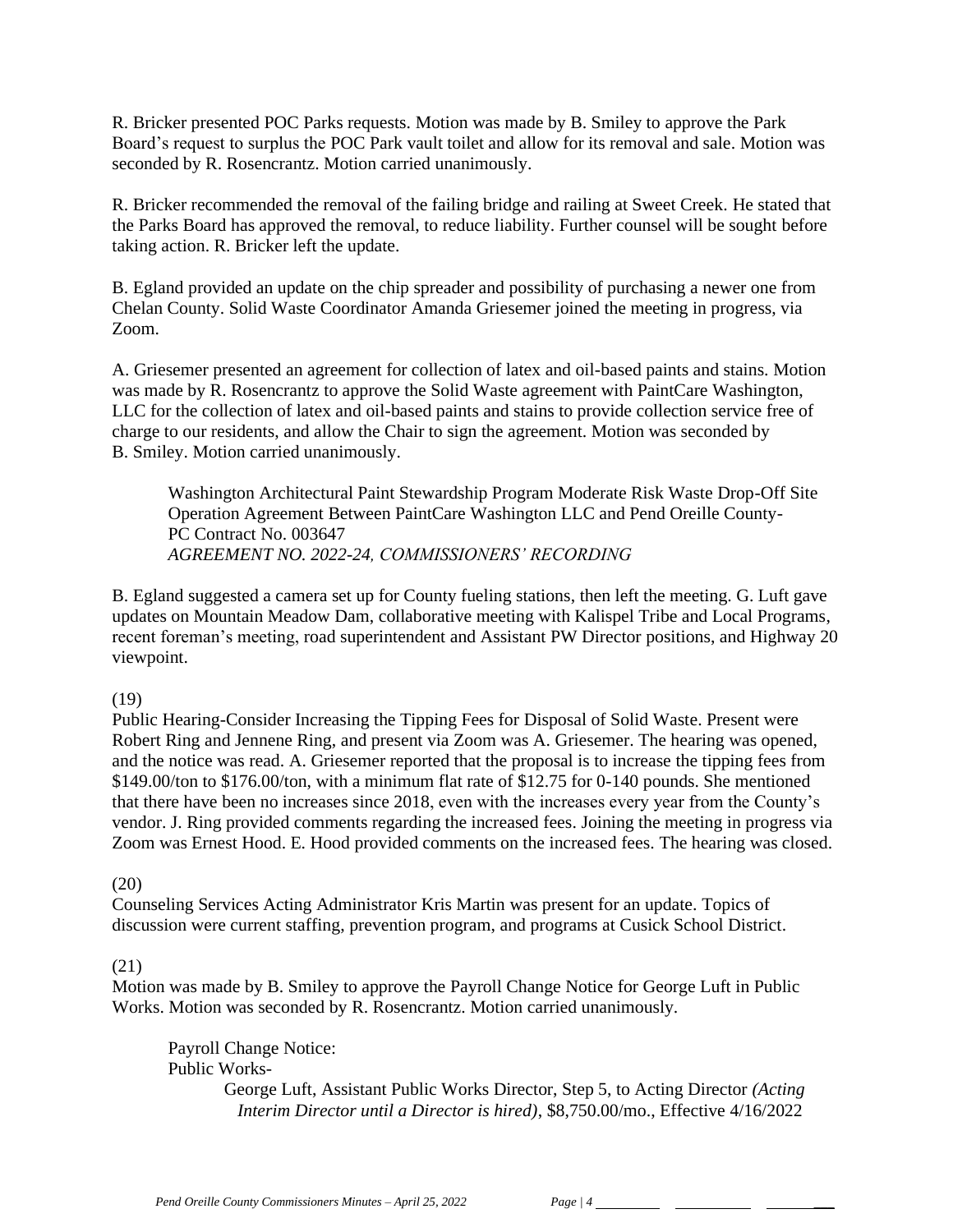#### (22)

The Board recessed for lunch at 11:56 a.m.

### (23)

The meeting resumed at 1:15 p.m.

### (24)

Motion was made by B. Smiley to approve the Grant Writer job description at a salary of \$4,470.14 to \$5,020.99, Steps 1-3 DOE, and advertise and hire. Motion was seconded by R. Rosencrantz. Motion carried unanimously.

### (25)

Motion was made by R. Rosencrantz, regarding 2022 rate increase resolution submitted by Amanda Griesemer for Solid Waste fees, to approve the Resolution Setting Fees For Solid Waste Disposal. Motion was seconded by B. Smiley. Motion carried unanimously.

Resolution Setting Fees For Solid Waste Disposal *RESOLUTION NO. 2022-56, COMMISSIONERS' RECORDING* 

# $(26)$

Motion was made by R. Rosencrantz, regarding subject to request to advertise tipping fees, to approve Solid Waste's request to advertise the Solid Waste rate increase, to be effective August 1, 2022. Motion was seconded by B. Smiley. Motion carried unanimously.

### (27)

The Board met in executive session regarding pending litigation pursuant to RCW 42.30.110(1)(i) for 45 minutes from 1:30 p.m. to 2:45 p.m. Present via Zoom was Prosecuting Attorney Dolly Hunt.

### (28)

Pend Oreille Valley Railroad Manager Kelly Driver was present for an update. Updates were provided on upcoming events, the North Pend Oreille Valley (NPOV) Lions Club Rails Riders and a motorcar group. Other topics were train cars in storage, car repairs, different models of train cars, staffing, utility core management, and rail conditions.

### (29)

Counseling Services Clinical Director Jennifer Stout was present for a Mental Health Professionals restructuring proposal. Present via Zoom was K. Martin. A salary proposal was presented for master's level professionals. T. Sirevog joined the update in progress.

Motion was made by R. Rosencrantz to advertise and hire a Peer Counselor, Step 1-3 DOE, for the Better Health Together Criminal Justice Program. Motion was seconded by B. Smiley. Motion carried unanimously.

### (30)

Correspondence Received:

- 4.20 WSLCB-Letter re: Special Occasion License #071441-Pend Oreille County Democrats
- 4.21 Family Crisis Network-April Newsletter
- 4.22 L. NeVille-(hand-delivered during Public Comment)-Waterfowl Flyways & Birds Listing